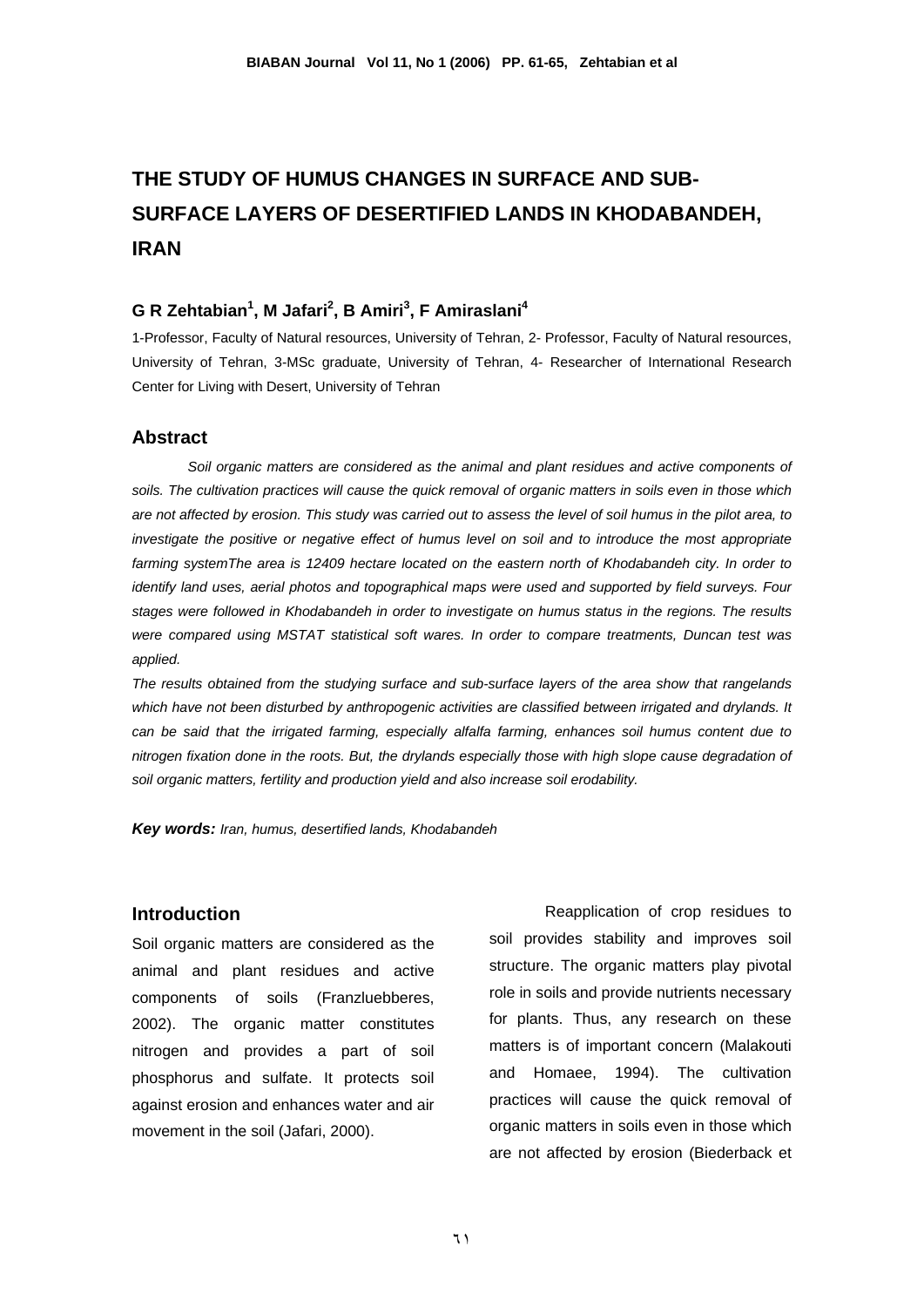al, 1994). In 1870, some researchers studied the vegetation status in a research field. They removed vegetation cover for a certain period and observed that the amount of organic matters declined from %4.2 to %1.4 during this 100 years (Broadbent, 1957).

 The provision and improvement of soil organic matter of a cultivated soil is usually expensive and difficult. Thus, retaining the organic matter level more than the necessary level in order to yield a favorite production is not advised (Kayyand and Bygaart, 2002). On the other hand, a limited, not huge, amount of organic matter must be added to the soil (Zarinkafsh, 1992). In agricultural systems, it should care not to be encountered to the shortage of organic matter in soil and therefore, the recognition of soil organic matters in arable lands is inevitable (Malakooti & Hamedanian, 1991).

This study was carried out to assess the level of soil humus in the pilot area, to investigate the positive or negative effect of humus level on soil and to introduce the most appropriate farming system.

# **Materials and Methods**

#### The studied area

The studied basin is a part of Khorroad river basin which leads to salty lake. The area is 12409 hectare located on the eastern north of Khodabandeh city. The maximum and minimum attitude of the region is 2035 and 1760 m, respectively. The annual mean temperature is 9.49 centigrade degree. The mean temperature of warmest (August) and the coldest (February) month is 22.67 and -

3.29 centigrade degree, respectively. The annual precipitation, based on 34-year statistics, reaches to 336.72 mm.

 Topographically, the studied area is located on the highland plains and upper terraces in which soils are categorized as Inceptisol including six soil series. The most part of the region slope is as 1-5% covering 65.01% of the whole area and slopes over 12% are seen rarely.

 Geologically, the studied area is considered as a small part of Kavand-Dotapeh of the fourth geological Era. Regarding to the vegetation status, some plant species such as *Astragalus, Acantholimon* and *Festuca* are prominent. Moreover, other plant species such as *Huthemia persica, Cartannus oxycanta, Euphorbia* etc can be found.

 In order to identify land uses, aerial photos and topographical maps were used and supported by field surveys. Four land use types including arable lands, orchards, rangelands and villages were identified. The most area is allocated for arable lands, especially dry farming lands, which is irrigated by the annual precipitation (Amiri, 2003).

#### Research method

In order to investigate on humus status in the regions, four stages were followed in Khodabandeh:

1. Preparation and gathering information and existing data. Both soil layers (0-30 and 30-60 Cm depths) were assessed to study changes. The randomized complete block design was used in this research. In each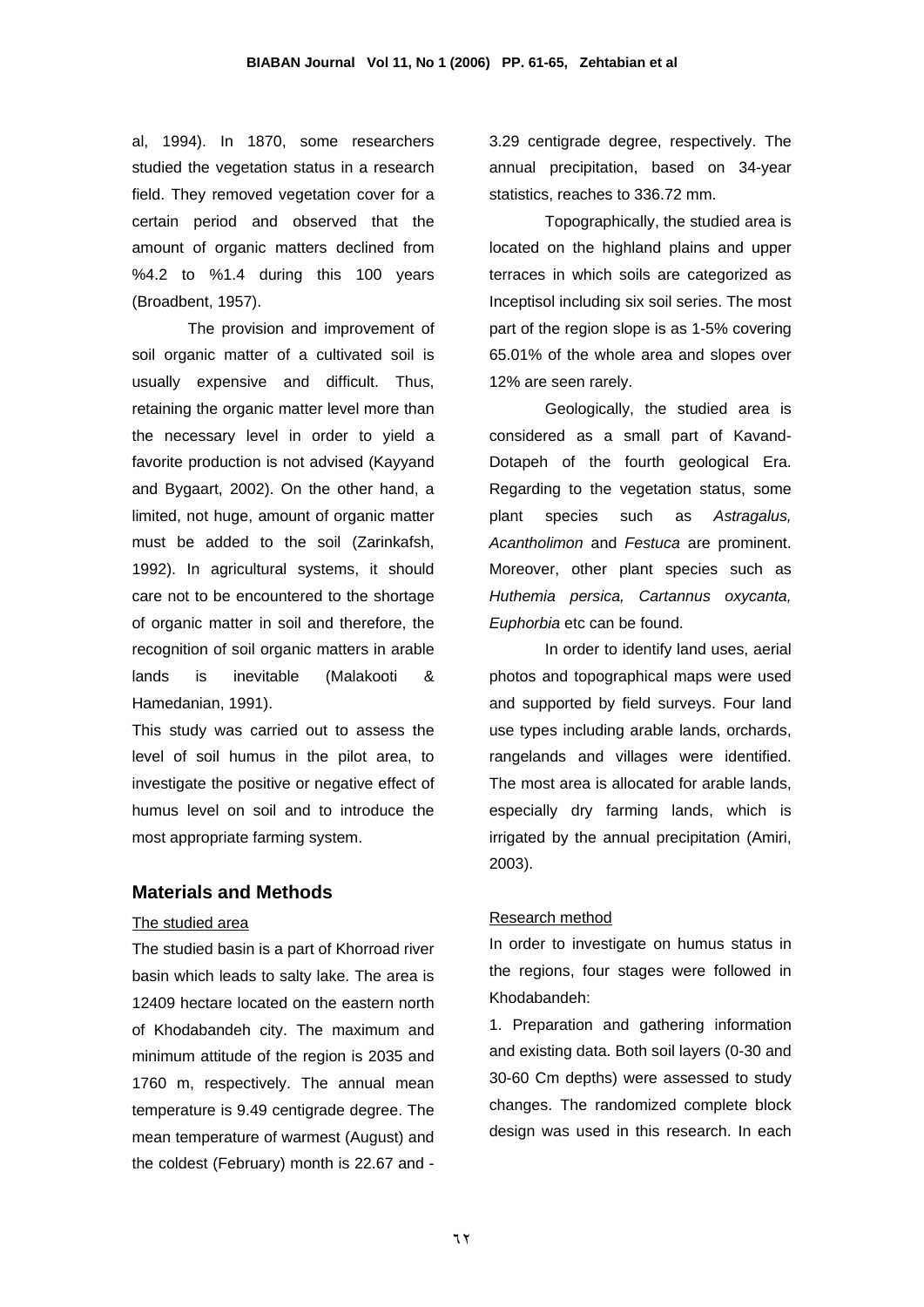block, five treatments were considered as follows:

- Dry lands with slope more than 8%
- Dry lands with slope less than 8%
- Irrigated mono-cropping lands
- Irrigated multi-cropping lands
- Barren lands

2. Field survey. In this stage, soil samples were harvested. Samples points were displayed on topographic map using ArcInfo and Idrisi soft wares.

3. Laboratory tests. In order to identify soil organic matters, 60 soil samples were tested. Then, the amount of organic matters was determined using following formula:

percentage of dry organic matter = organic Carbon \* 1.72

4. Analysis. The results were compared using MSTAT statistical soft wares. In order to compare treatments, Duncan test was applied.

#### **Results and Discussion**

A) Identifying normalization of data:

#### The mentioned parameter was computed in

both soil layers after soil sampling and tests. As mentioned before, MSTAT was used to assess normalization of data. The normalization test was done using Skewness coefficient. The results showed the symmetry pattern and normalization of data. The surface soils of the studied area had low to medium humus level.

#### B) Surface soil

The most important parameter which affects soil fertility is organic matter. It is necessary for soil stability and structure as a colloid. It also provides nutrients for plants. Hence, this parameter was analyzed and F value was computed as 9.5202. The assessment of F table shows that the value for treatment number 4 at 1% is 4.43. Since the computed F value is higher than F table, so there are significant differences among treatments at probability 99% (Table 1).

| <b>Probability</b> | Computed       | Mean squares | Sum of  | df | <b>Error sources</b> |
|--------------------|----------------|--------------|---------|----|----------------------|
|                    | <b>F</b> value |              | squares |    |                      |
|                    | 0.6702         | 0.086        | 0.428   | 5  | block                |
| 0.0002             | 9.5202         | 1.217        | 4.868   | 4  | Treatment            |
|                    |                | 0.128        | 2.557   | 20 | Error                |
|                    |                |              | 7.854   | 29 | Total                |

**Table 1: The ANOVA for humus content in soil surface layer** 

 The investigation on humus content in soil sub-surface layer showed that the humus had the same condition. In order to prove this matter, the amount of humus content in soil sub-surface layer was

determined. The results showed that the computed F value in this layer was 5.5426 which was more than F table value at probability 99% (Table 2).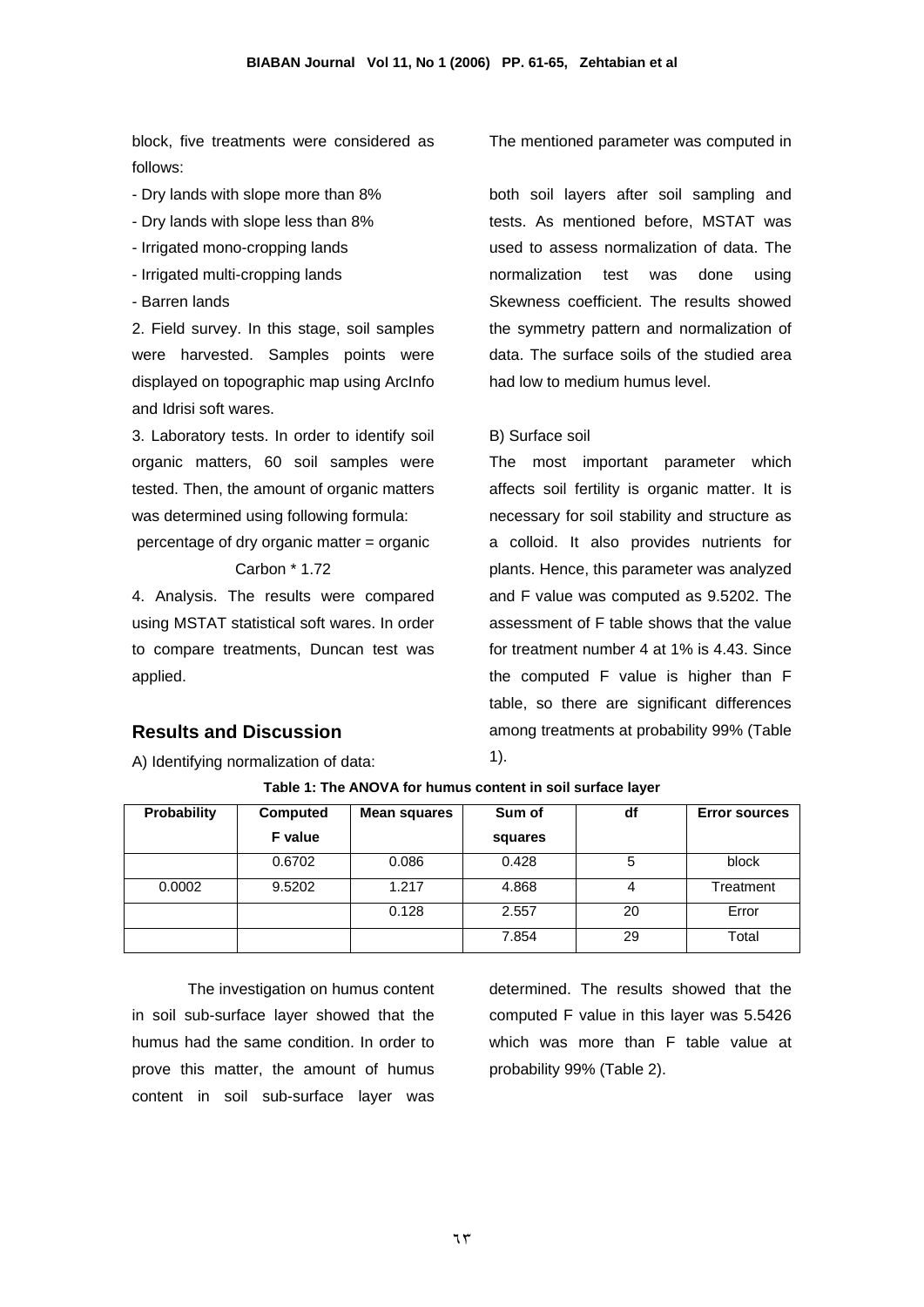| <b>Probability</b> | Computed | Mean squares | Sum of  | df | <b>Error sources</b> |
|--------------------|----------|--------------|---------|----|----------------------|
|                    | F value  |              | squares |    |                      |
|                    | 2.1688   | 0.197        | 0.987   | 5  | block                |
| 0.0036             | 5.5426   | 0.504        | 2.017   | 4  | Treatment            |
|                    |          | 0.091        | 1.82    | 20 | Error                |
|                    |          |              | 4.824   | 29 | Total                |

**Table 2: The ANOVA for humus content in soil sub-surface layer** 

# **The Comparison of mean of treatments using Duncan test**

In this stage, the means of treatments which had significant difference, were compared to each other. The results are as follows:

#### **Surface layer**

Based on ANOVA results, it was cleared that there are significant differences among

treatments at probability 99%. However, the mean of data related to humus in different treatments was calculated by Duncan test. The value of error and the least significant ranges (LSR) were 0.1468 and 0.5877, respectively. The differences among treatments were compared to LSR. The

treatments with differences more than LSR value, have been illustrated with symbols (Table 3).

| Table 3: The values of means of humus for different treatments of surface layer |  |  |
|---------------------------------------------------------------------------------|--|--|
|                                                                                 |  |  |

| Row | <b>Treatment</b>               | <b>Mean</b> | symbols |
|-----|--------------------------------|-------------|---------|
|     | Irrigated mono-cropping lands  | 1.831       |         |
| ົ   | Barren lands                   | 1.669       | AB      |
| 3   | Irrigated multi-cropping lands | 1.296       | ABC     |
|     | Drylands with low slope        | 1.101       | ВC      |
| 5   | Drylands with high slope       | 0.7039      | C       |

# **Conclusion**

The results obtained from the studying surface and sub-surface layers of the area show that rangelands which have not been disturbed by anthropogenic activities are classified between irrigated and drylands. It can be said that the irrigated farming, especially alfalfa farming, enhances soil humus content due to nitrogen fixation done in the roots. But, the drylands especially those with high slope cause degradation of soil organic matters, fertility and production yield and also increase soil erodability.

Therefore, it is suggested to pay more attention to the soil surface of barren lands in order to prevent land degradation and retain soil structure.

 On the other hand, the organic matter situation of surface layer in barren lands is such that they have no vegetation cover and so, they are classified as the worst amongst the other treatments.

It is clear that cultivation has positive effect on humus content in soil sub-surface layer and may increase soil fertility and protect soil against erosion.